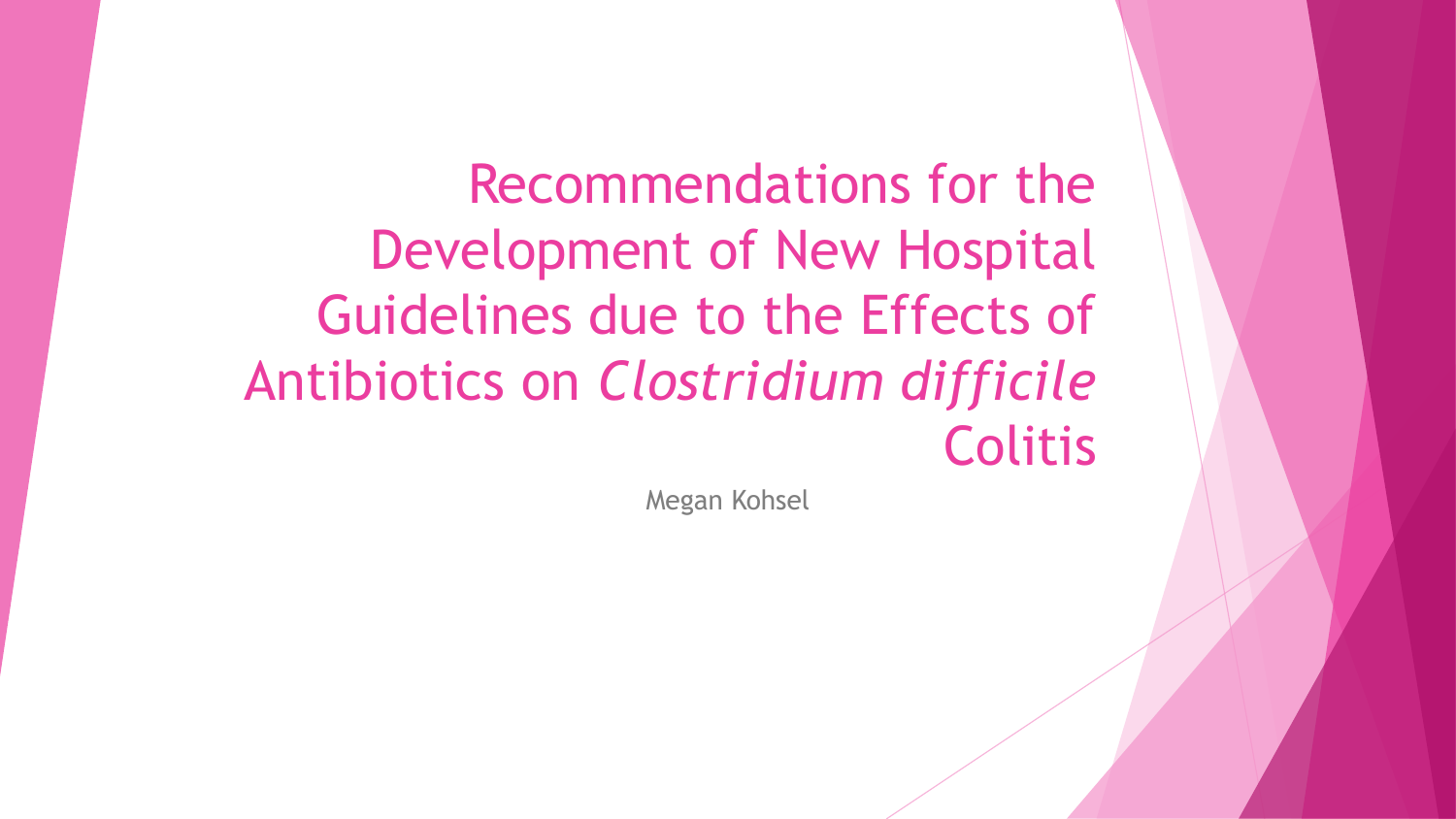## What is *Clostridium difficile*?

- Gram-positive, anaerobic, spore forming
- ▶ Ability to produce exotoxins
- $\blacktriangleright$  Naturally present in approx. 5% of populations microbiota
- It becomes pathogenic when *C. difficile* exploits an uninhabited niche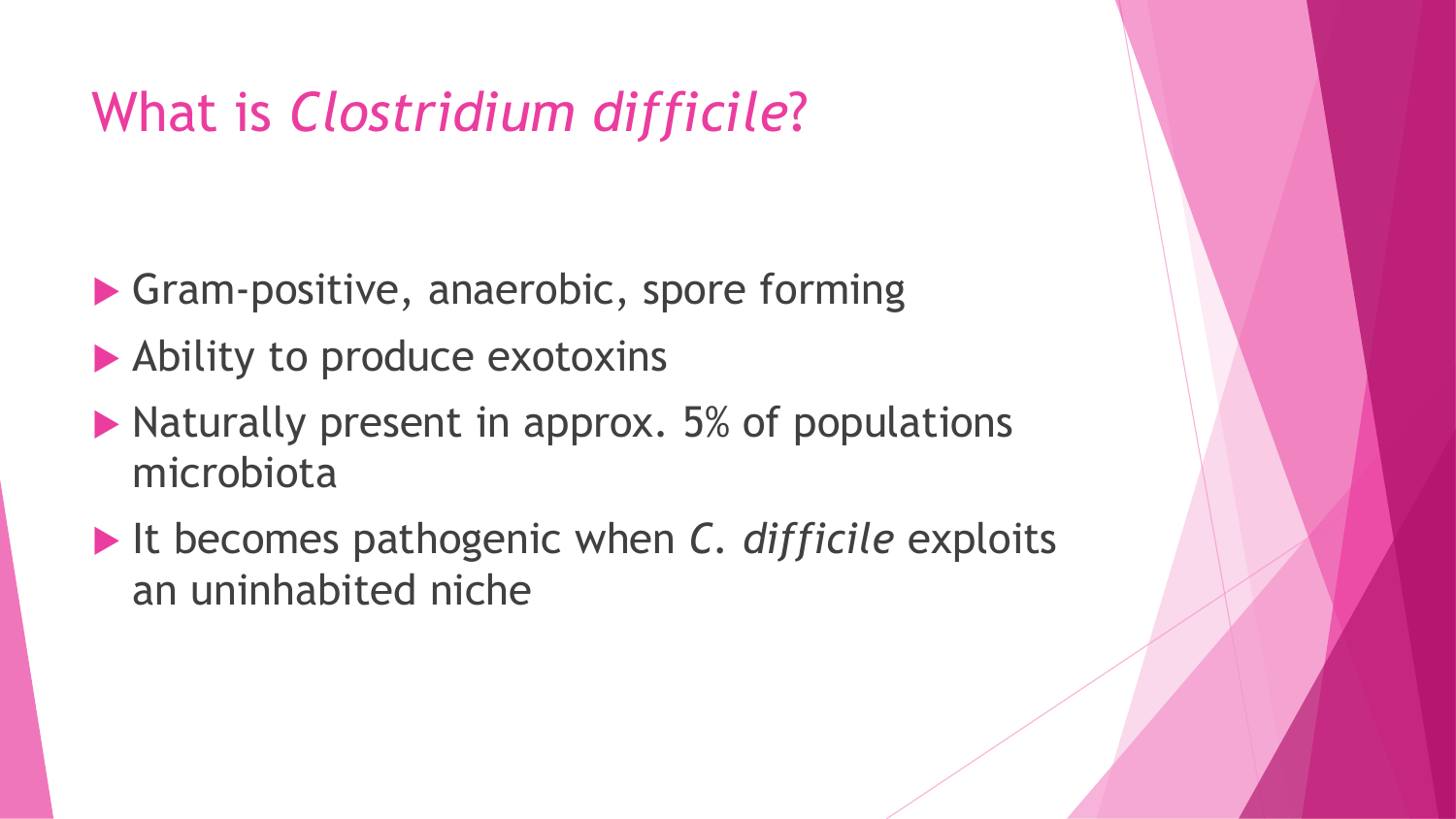# *C. difficile* virulence factors

- Attachment of the bacterium to the mucin and cells lining colon
- ▶ Damage occurs due to toxins and a yellowish layer forms on surface of the colon
- **Damage causes an inflammatory response**
- **Pseudomembrane forms**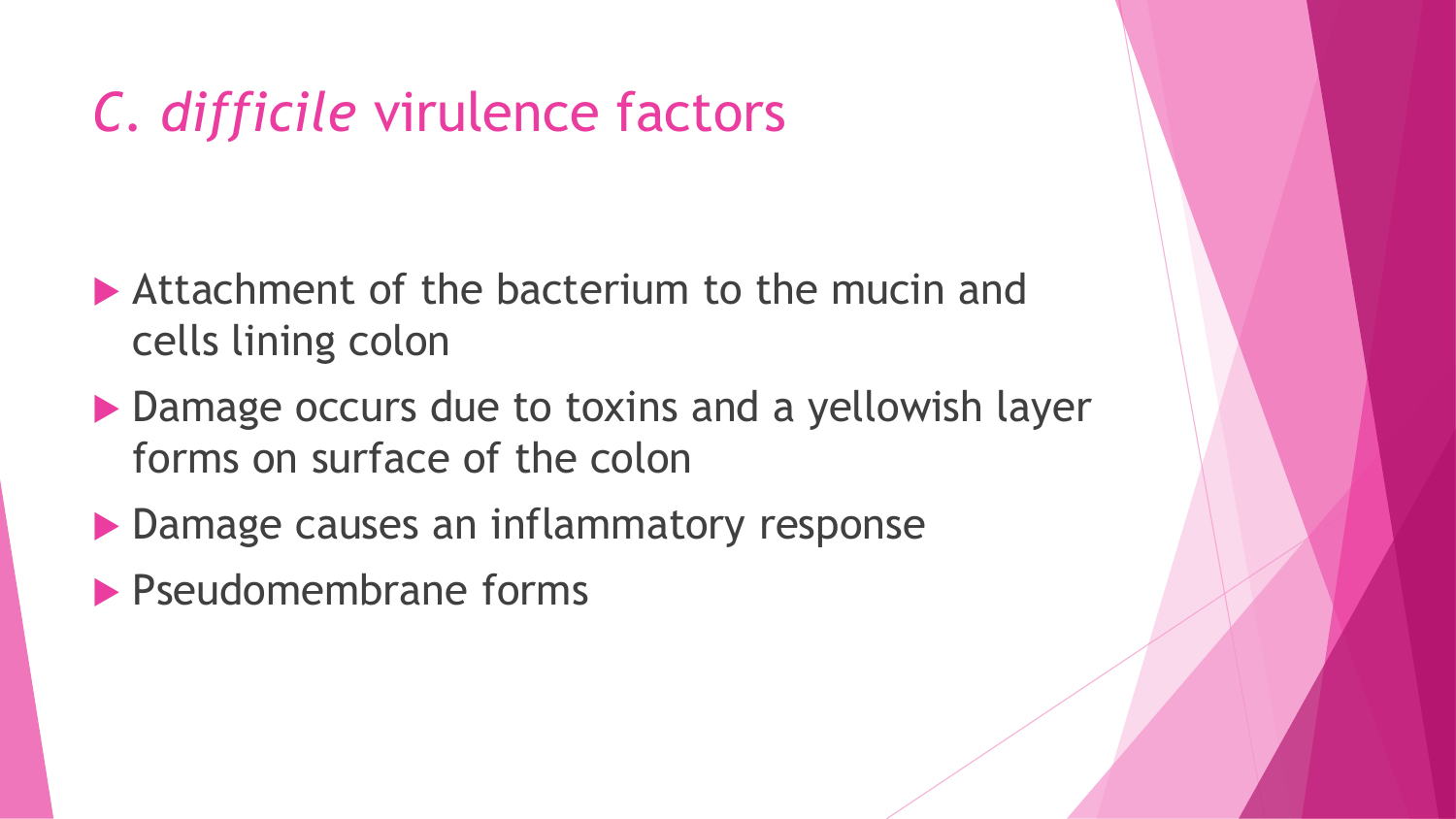# *C. difficile* toxins

- ▶ Two large AB-type toxins
	- $\blacktriangleright$  TcdA
	- $\blacktriangleright$  TcdB
- $\blacktriangleright$  TcdA
	- Mucosal cells become unable to control fluid movement
	- Slower working than TcdB
- $\blacktriangleright$  TcdB
	- ▶ Collapses the actin cytoskeleton of the tissue cells
	- Some strains only produce TcdB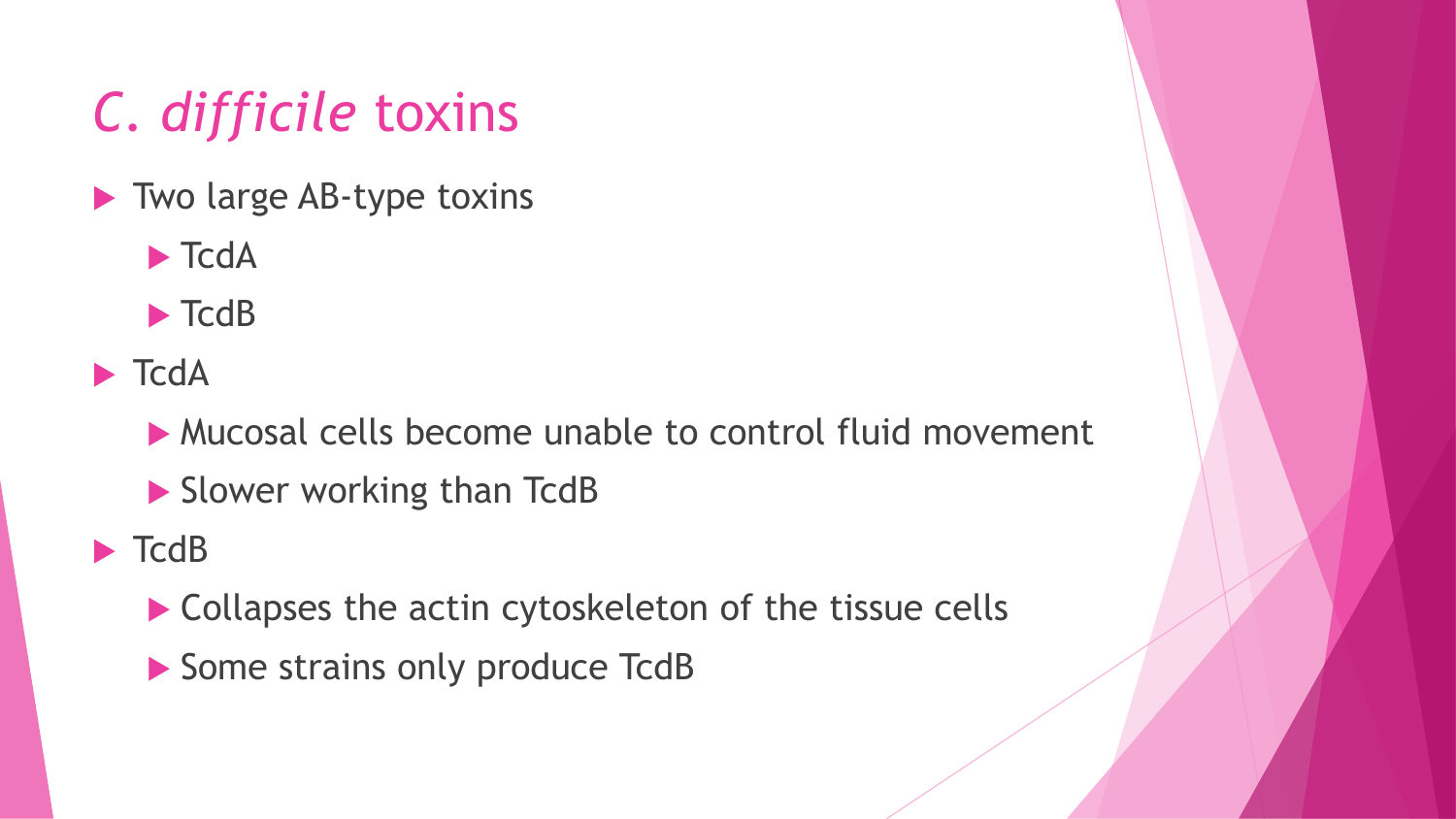## TcdA Mechanism

- ▶ Stimulation leads to cytokines and other inflammatory proteins
- Attraction of neutrophils
- Results in mucosal-cell destruction
- $\blacktriangleright$  Fluid movement is not able to be controlled
- ▶ Pathway for TcdB to enter
- **Targets G proteins** 
	- Responsible for many regulatory functions in mammals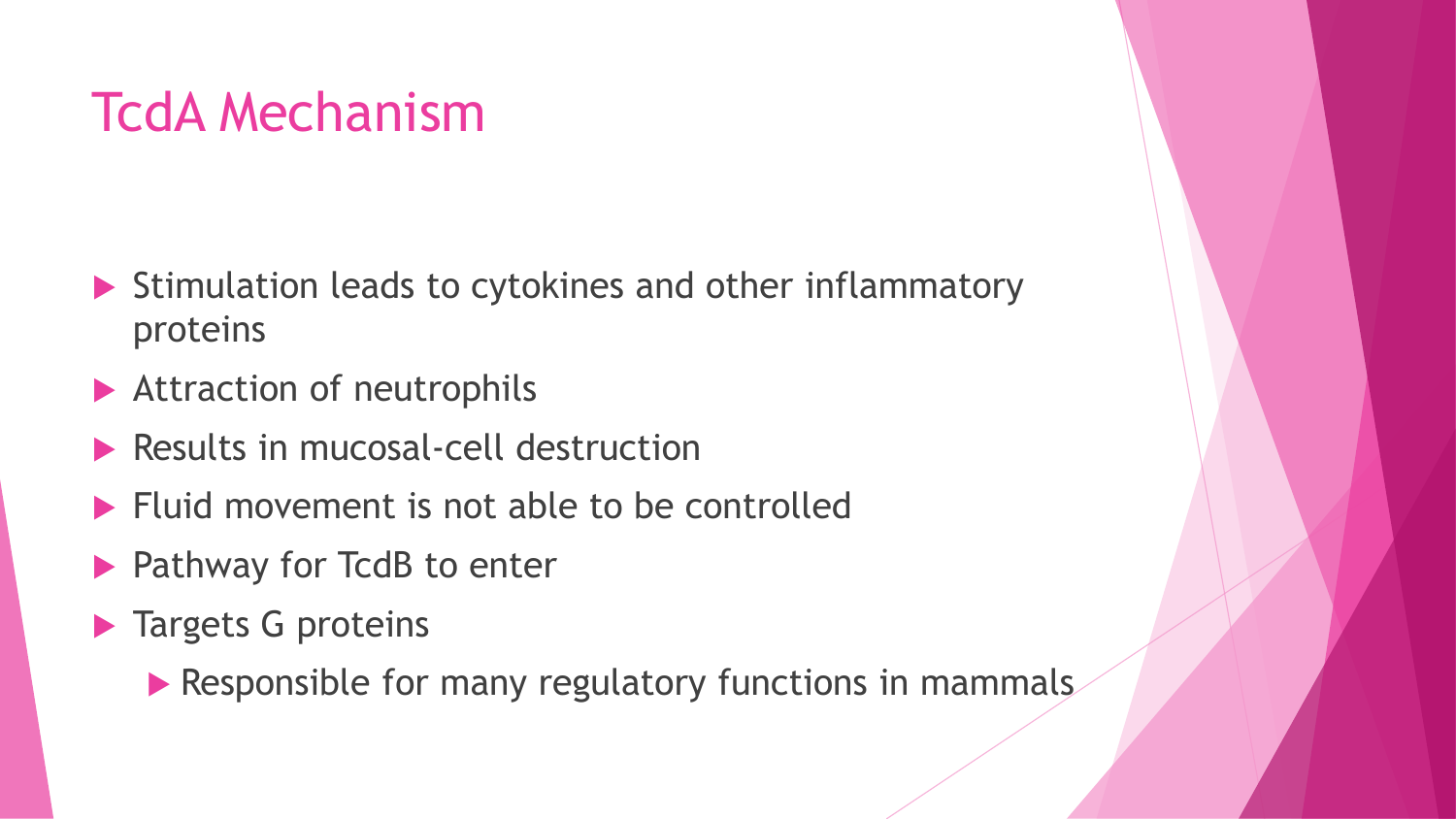### TcdB Mechanism

▶ Damages the tissue on the underside of the mucosal membrane and intestinal wall

Extensive damage can lead to LPS or bacteria from colon to enter into the bloodstream and cause septic shock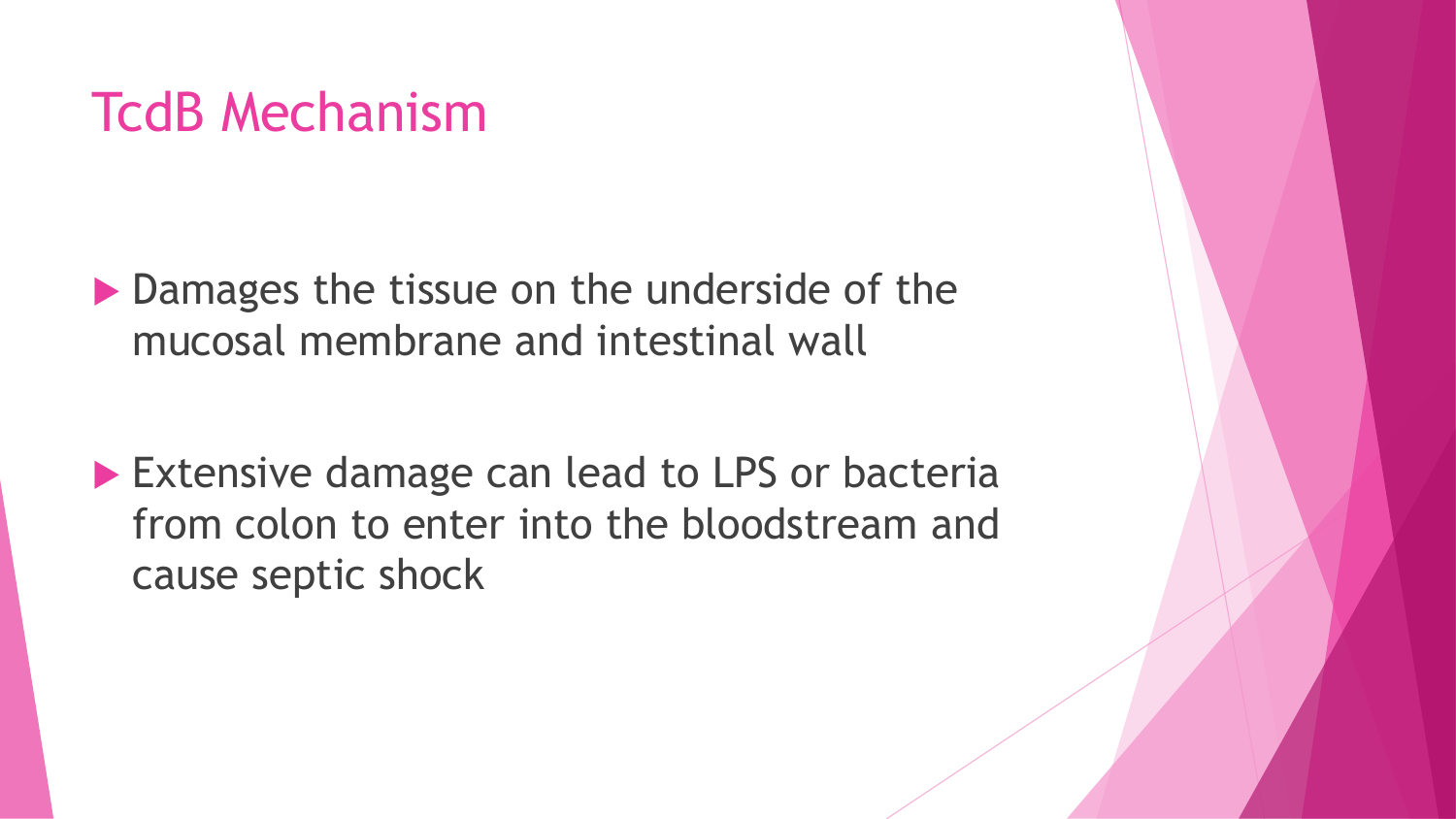## How *C. difficile* may be transmitted

 $\blacktriangleright$  Survival through spores

- ▶ Can survive for up to 5 months
- ▶ Sanitization is important
- $\blacktriangleright$  Transmitted by:
	- **Environmental surface contamination**
	- ▶ Staff or infected patients carrying it around on their hands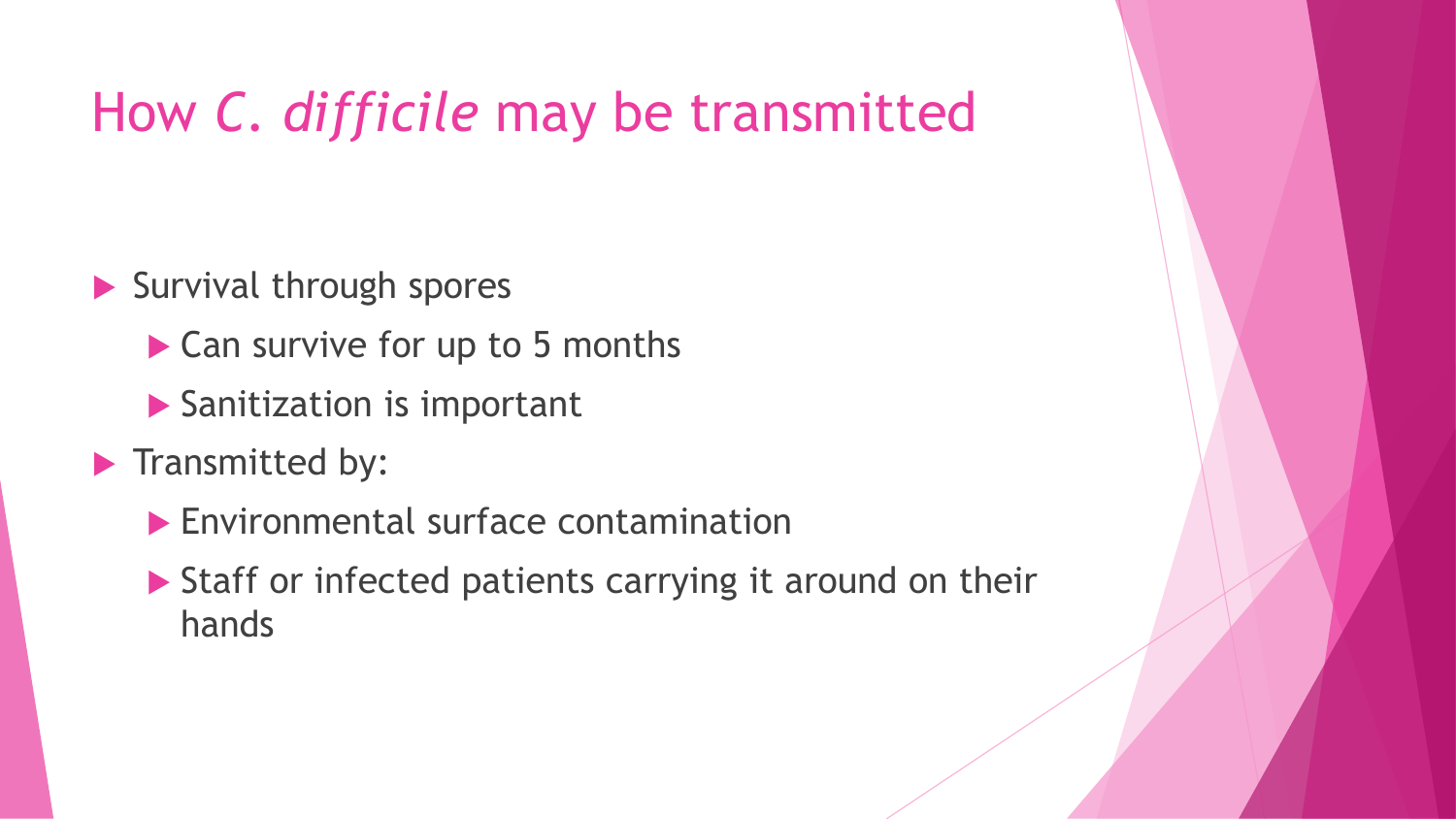# Symptoms

- Mild to Moderate
	- ▶ Watery diarrhea three or more times a day
	- Mild abdominal cramping and tenderness
- **Severe** 
	- A few of the symptoms include:
		- Watery diarrhea ten to fifteen times a day
		- ▶ Severe abdominal cramping and pain
		- A stay in an intensive care unit
		- **Endoscopic examination showing the presence of** pseudomembranes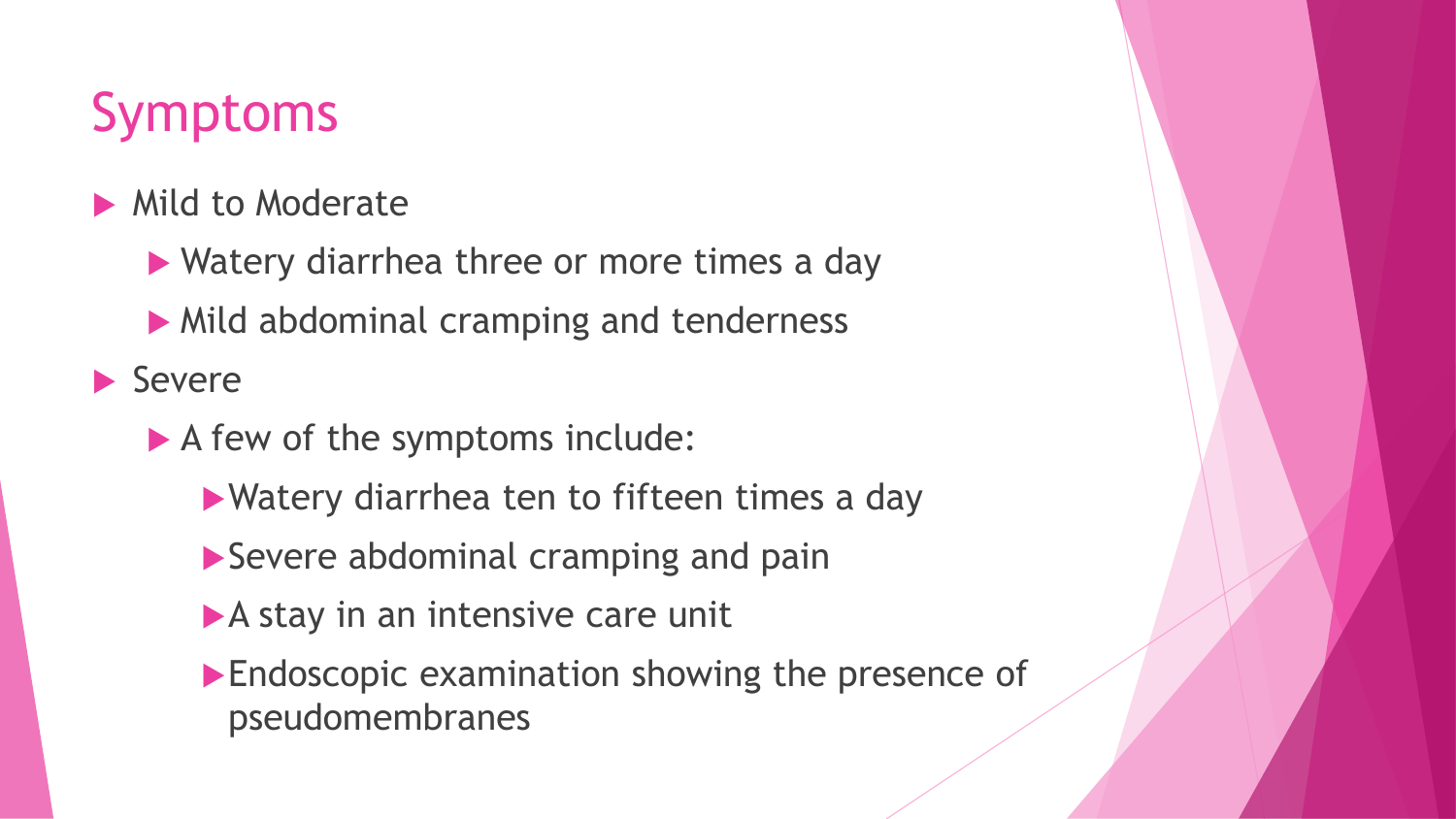### Antibiotic Risk Factors

- ▶ 96% of people received antibiotics within the last 14 days of their first symptoms
- All had received antibiotics with the last 3 months
- **Fluoroquinolones** 
	- **Associated with a higher risk**
- Important because many people are taking antibiotics
	- ▶ Ex. Acne antibiotics
- $\blacktriangleright$  Increased antibiotics associated with new hypervirulent strain BI/NAP1/027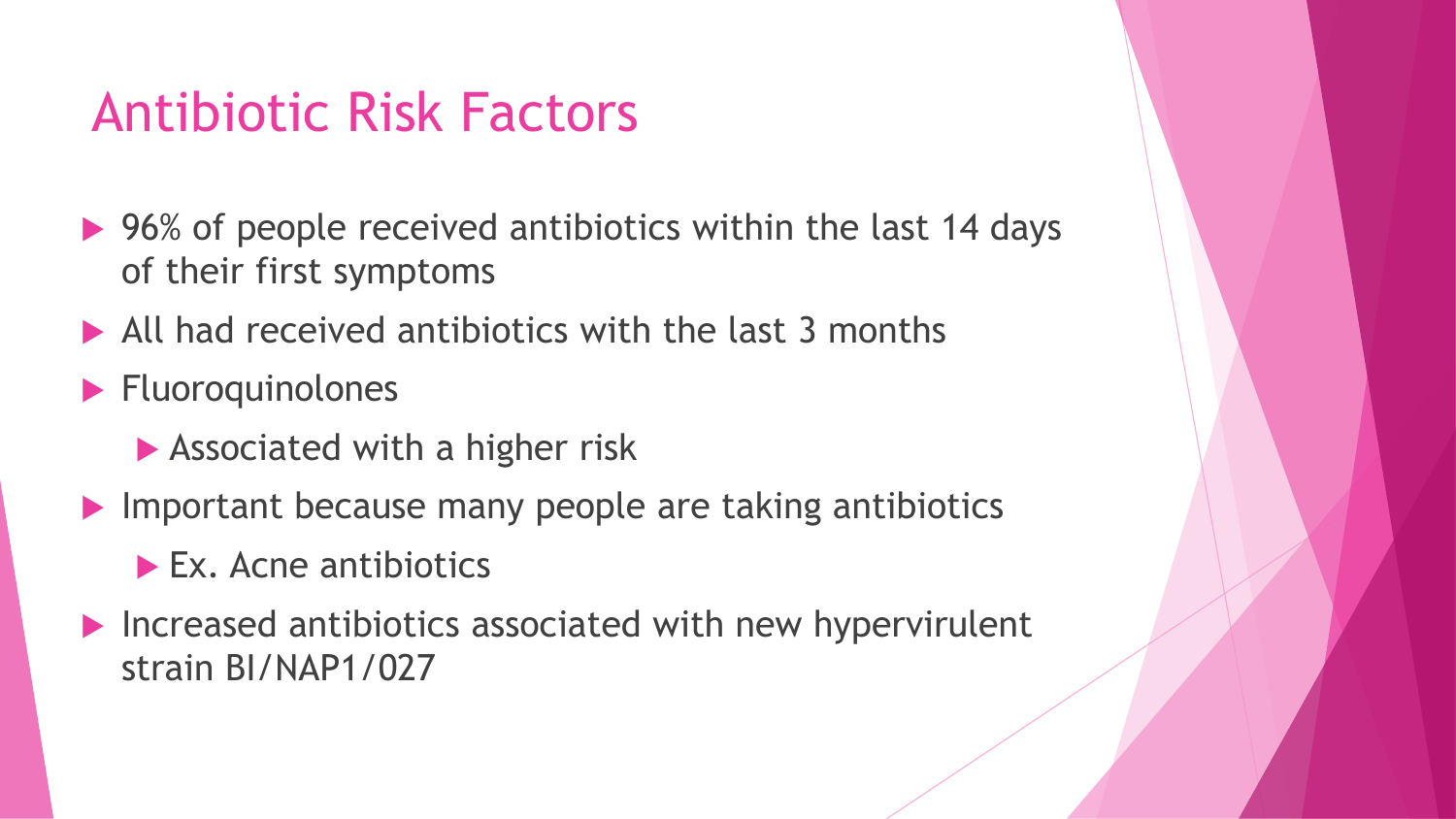## Diagnostic Testing

- Best specimen for testing is watery, loose, or unformed stool
- ▶ Cell Cytotoxicity Assay
- **Enzyme Immunoassay**
- ▶ Culture
- Glutamate dehydrogenase
- **Polymerase Chain Reaction**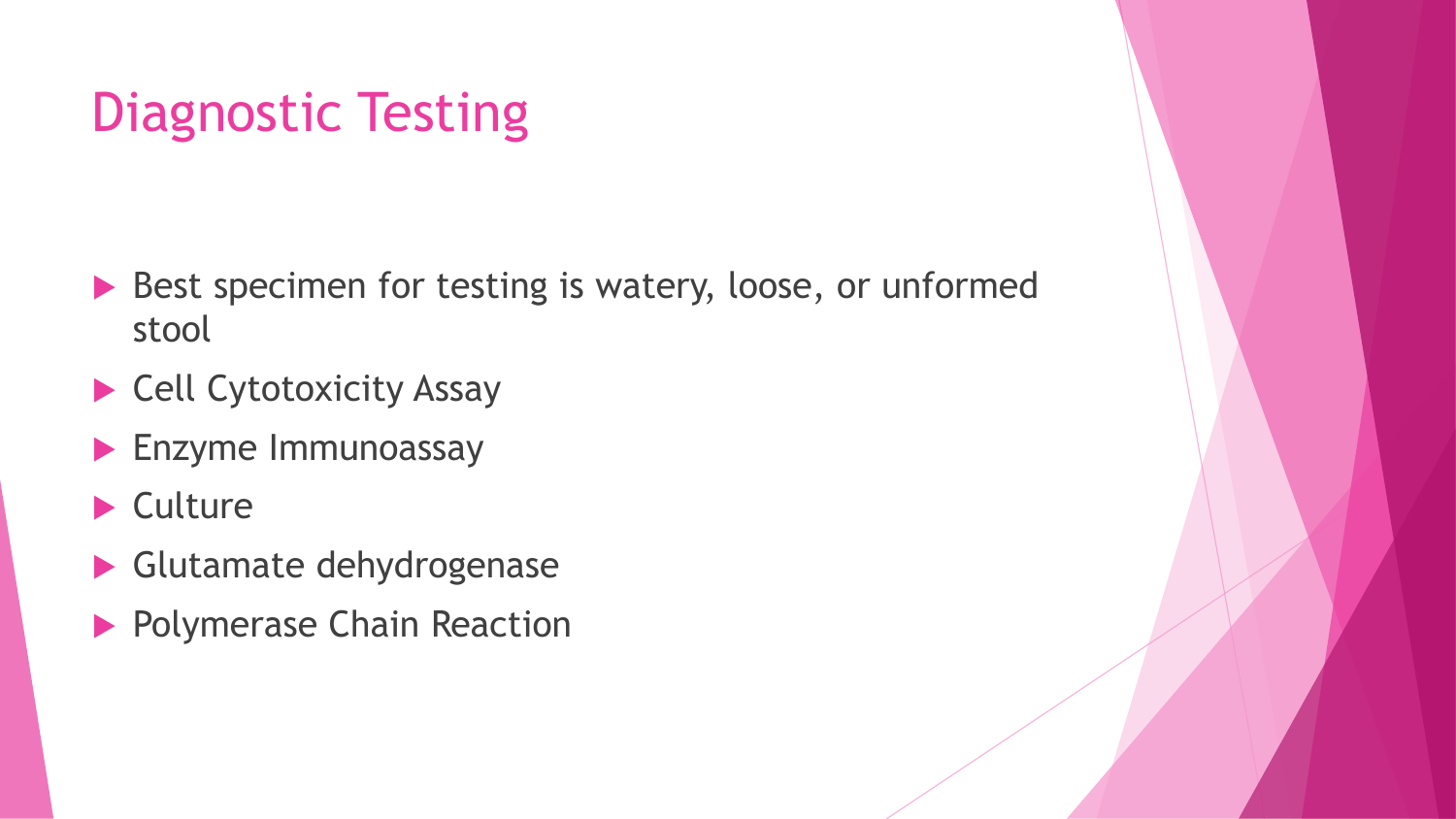# Current Treatment Options

#### **Antibiotics**

- **Metronidazole**
- **Vancomycin**
- **Fidaxomicin (Dificid)**

#### ▶ Colectomy

- Used in severe cases
- **Fecal Microbiota transplantation**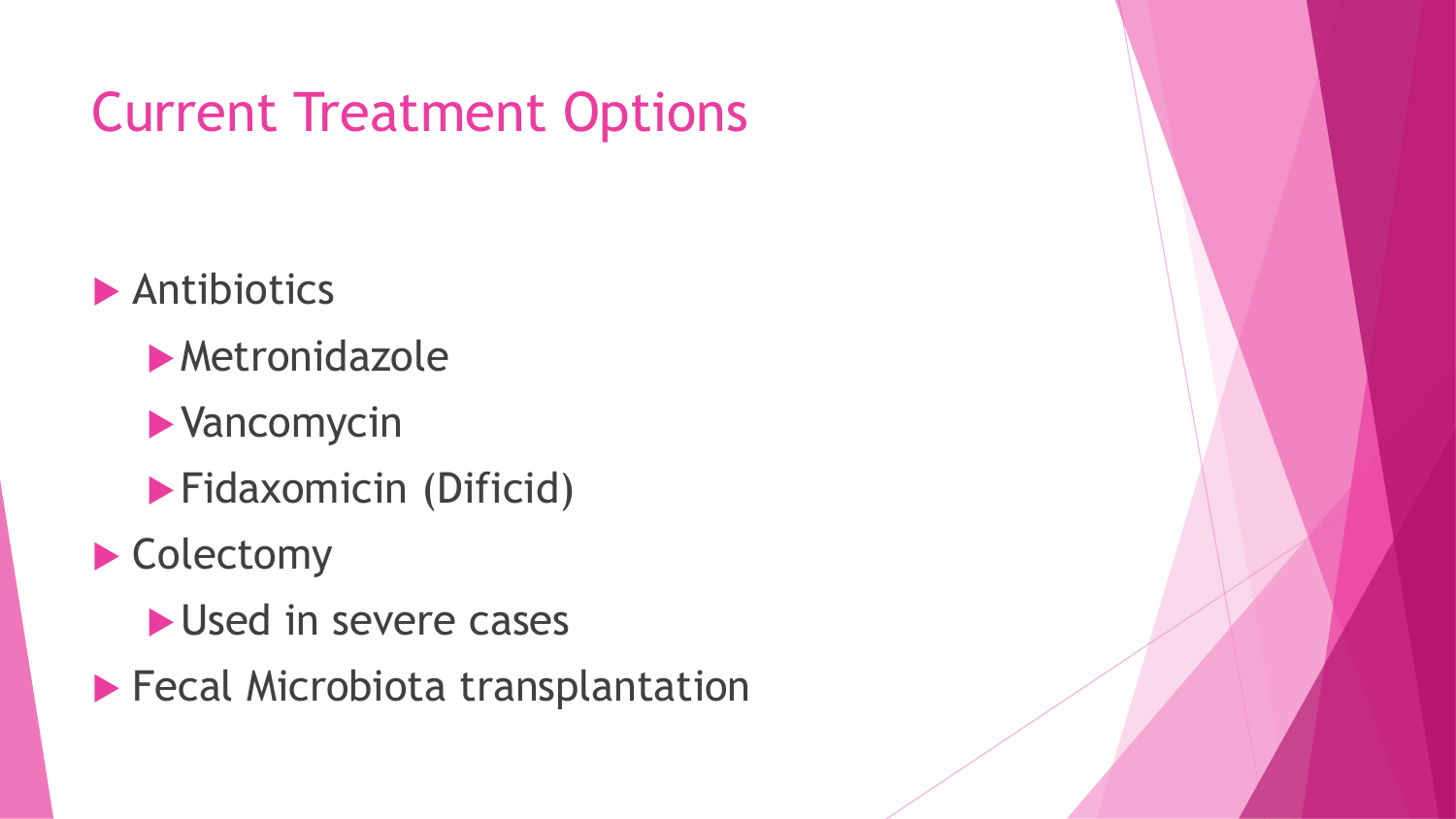# Fecal Microbiota Transplantation (FMT)

- Process of delivering stool from a healthy donor to a patient
- Routes of administration
	- $\blacktriangleright$  Enema
	- ▶ Colonoscopy
	- ▶ Upper GI tract via ingestion
- **Preferred due to decrease in probability of a relapse occurring**
- Goal: Help the body reestablish its normal microbiota
	- *Bacteriodetes* and *Firmicutes*
- Administration: mix fecal matter with nonbacteriostatic saline solution and then strain or blend to remove unwanted particulate
- Good option for people with compromised immune systems
- $\triangleright$  83% 90% efficiency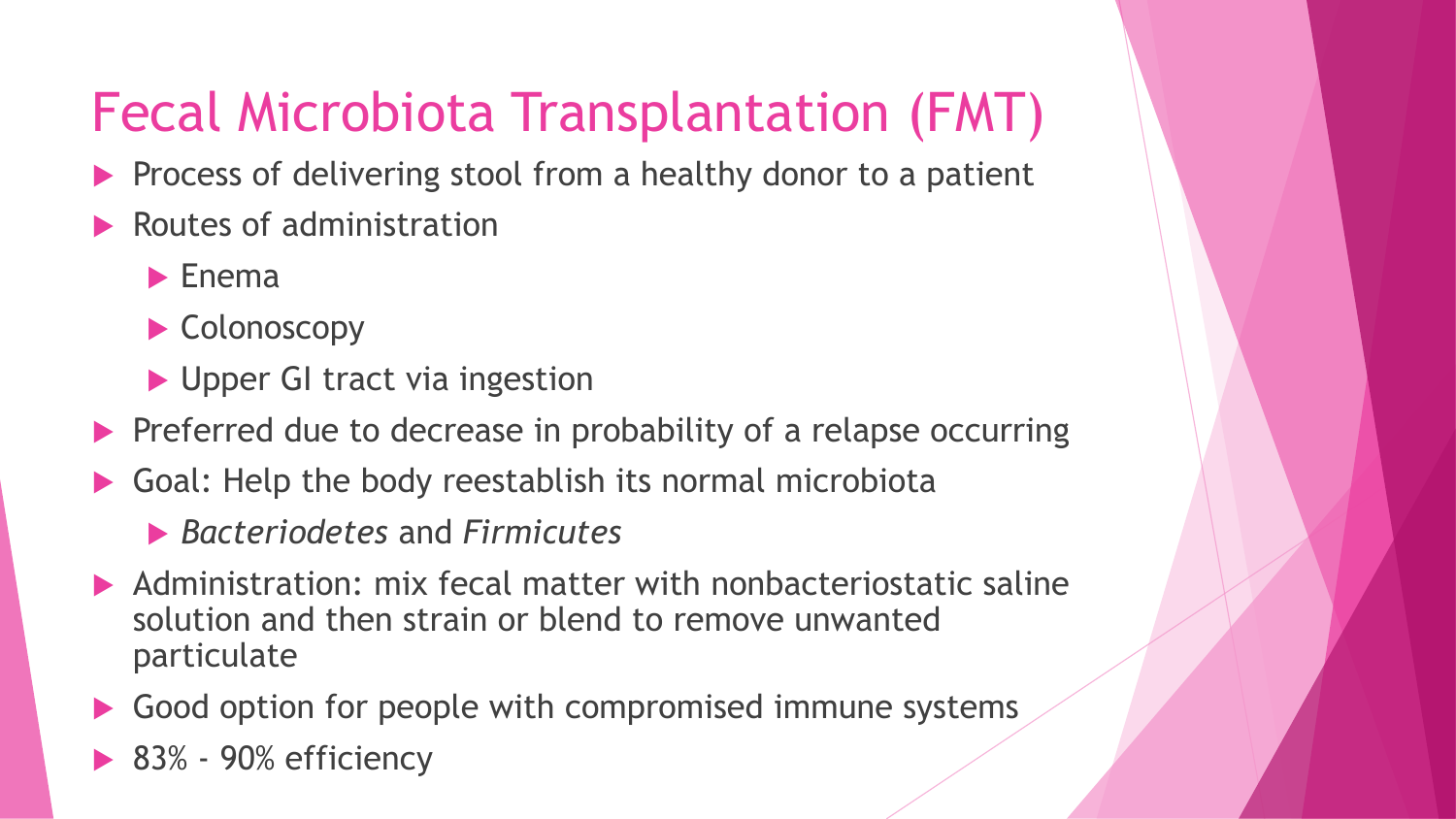# Why *C. difficile* Is a Concern

 $\blacktriangleright$  Increasing resistance of patients to antibiotics

▶ Costing approximately \$3.2 billion annually

▶ Many people today are taking antibiotics for many things making them susceptible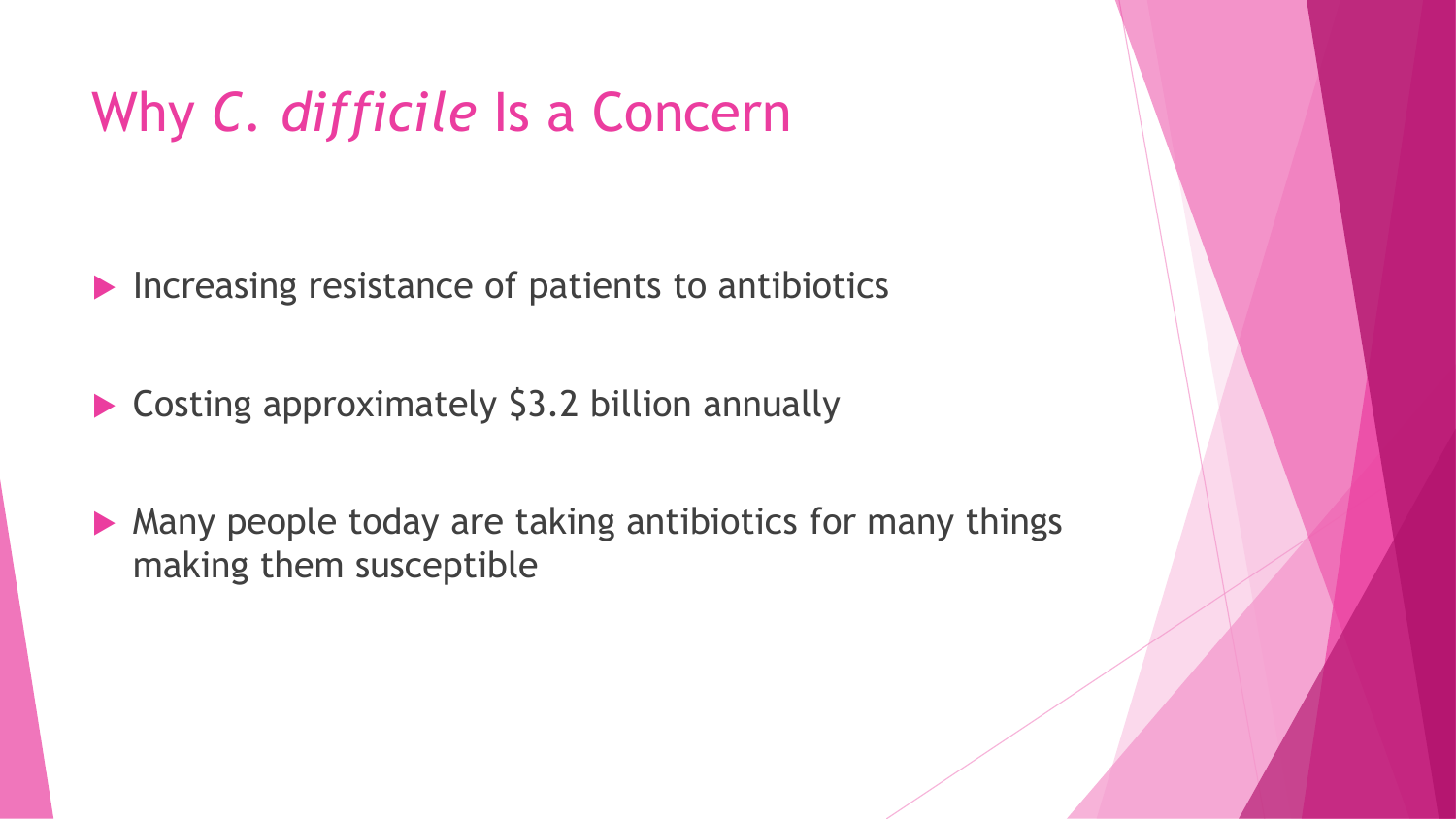# **Solutions**

- $\blacktriangleright$  Education
	- $\blacktriangleright$  Physicians
	- **Patients**
- $\blacktriangleright$  Prevention of Transmission
	- ▶ Handwashing, gloves, gown
- ▶ Hospital Layout
	- Single rooms or patients with *C. difficile* in same room
- **Hospital Cleaning Staff Responsibilities** 
	- Sporocidals, 1:10 dilution of concentrated sodium hyperchlorite (bleach)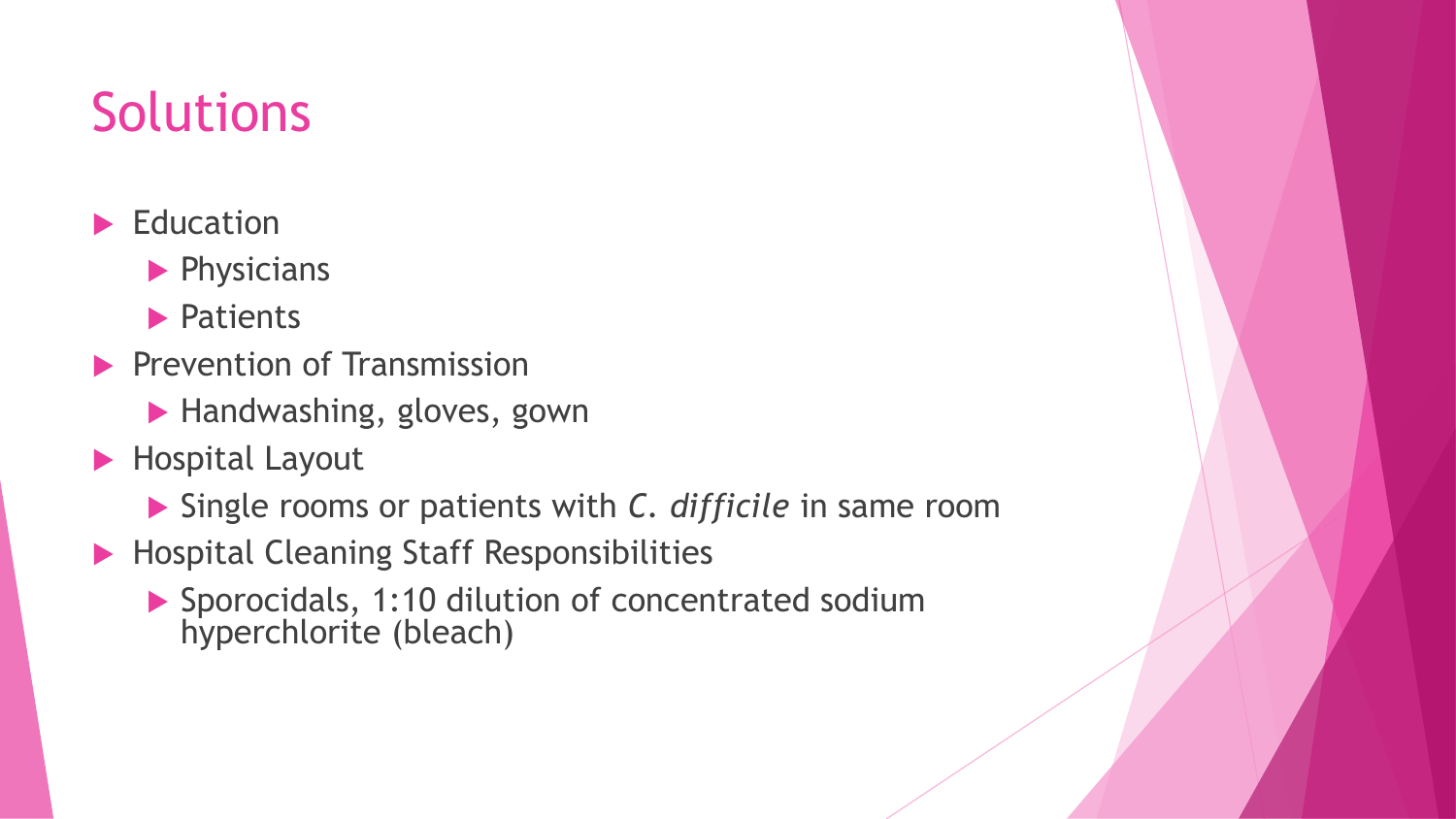### Solutions continued…

**FMT** in a Pill

Reduction of transmission through instruments

- ▶ Continued Care Practices
	- ▶ Bringing hospital guidelines to the home of the patient
- ▶ Further Development of Care
	- Research to gain a better understanding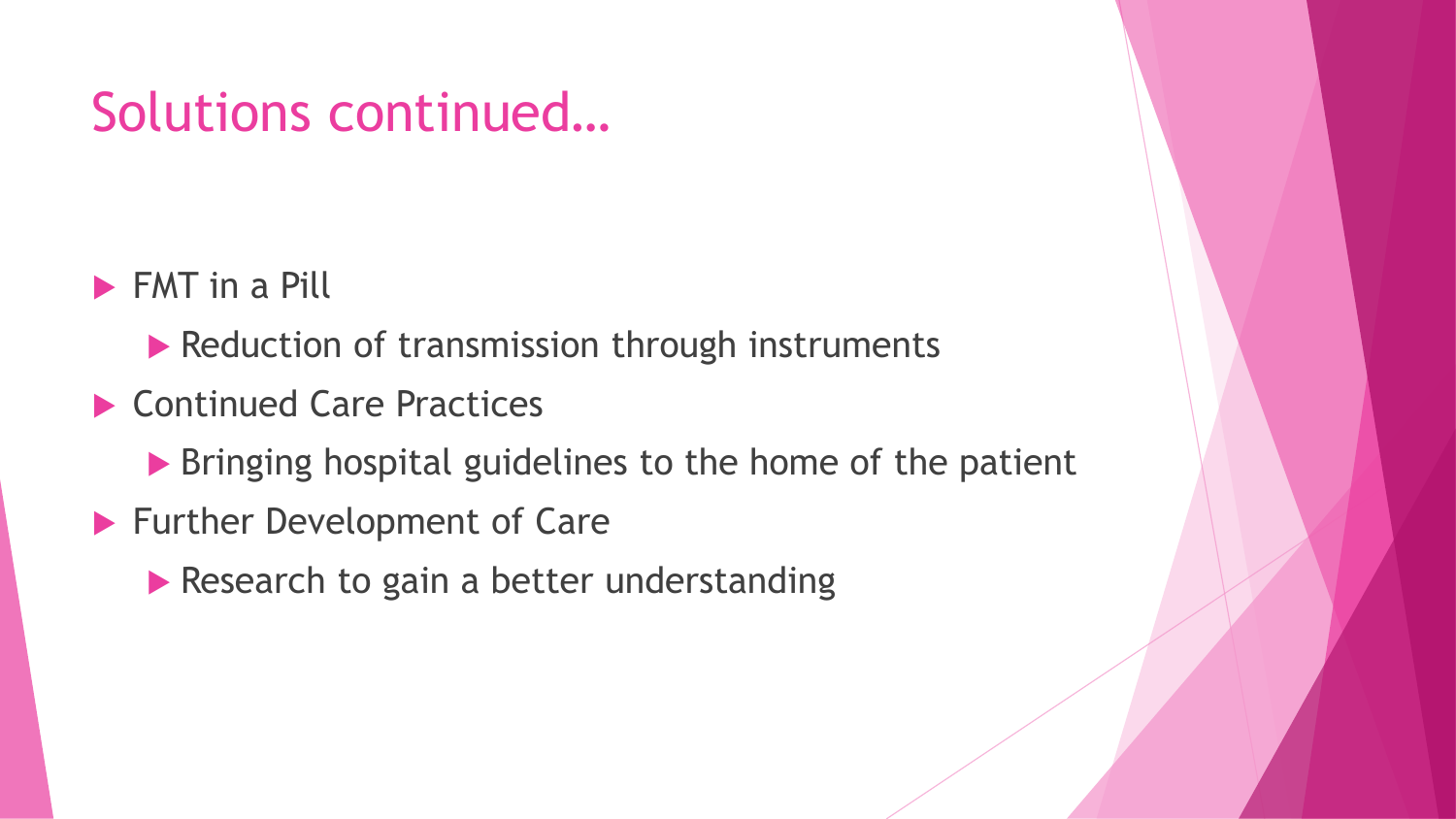## Conclusion

- $\blacktriangleright$  It is a disease that can be controlled
	- Education
	- Understanding of risks associated with antibiotics
	- Maintaining a clean environment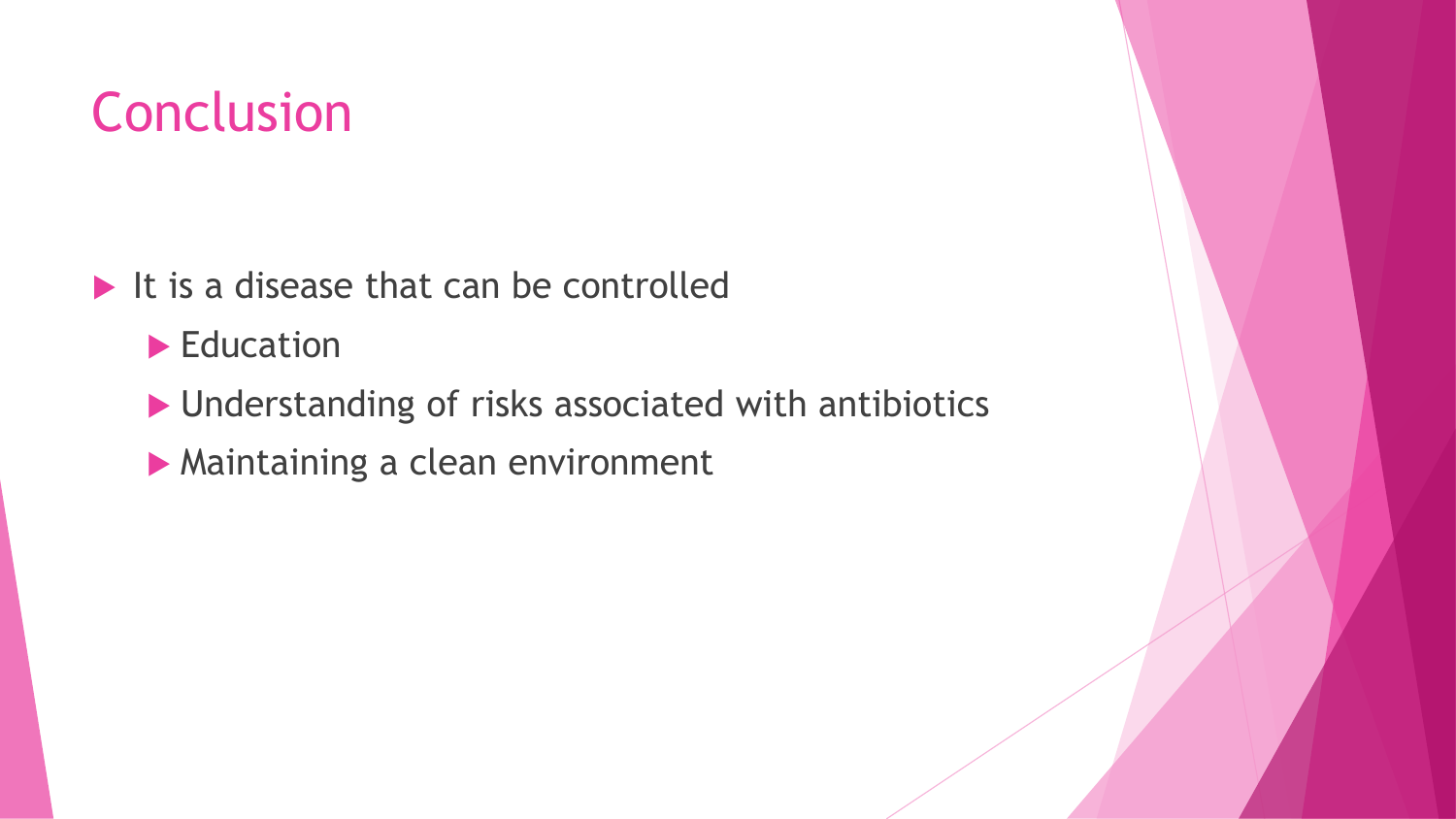### Acknowledgments

▶ Thank you all for your help and support on my thesis!

- Dr. Rossbach
- ▶ Dr. VanEnk
- My Family